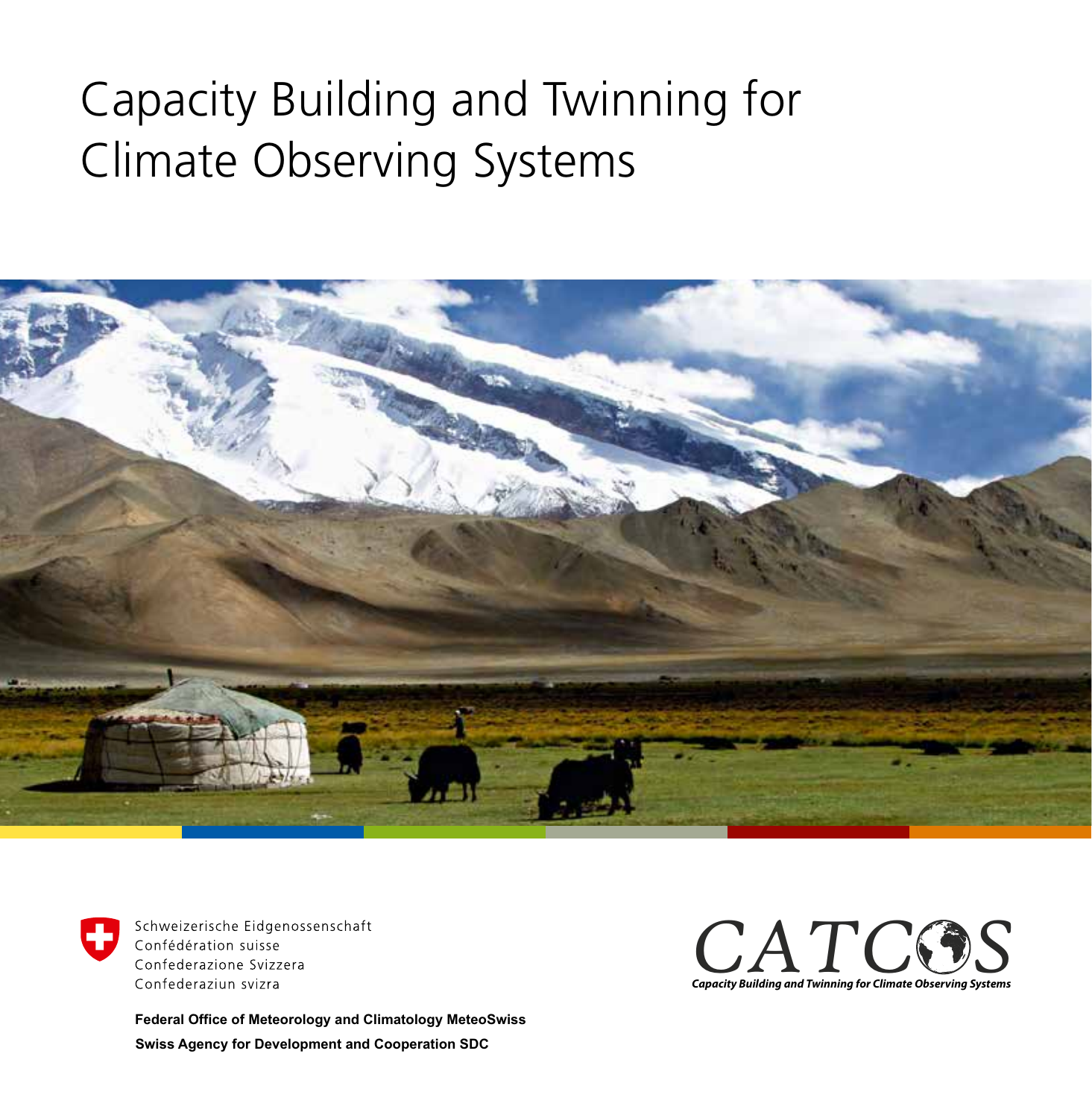CATCOS Capacity Building and Twinning for Climate Observing Systems



**Atmospheric Domain** Aerosols and greenhouse gases

**Terrestrial Domain**  Glaciers

High-quality climate observations are vital for international climate research as well as for the planning and implementation of adaptation and mitigation measures. In the context of the Global Climate Observing System (GCOS), the project CATCOS (Capacity Building and Twinning for Climate Observing Systems) aims at improving the capacity to measure Essential Climate Variables (ECVs) in developing and emerging countries where climate and environmental data are limited. CATCOS enables Swiss partner institutions to work closely with international collaborators in Africa, South-East Asia, South America, and Central Asia.

CATCOS includes the implementation of climate and environmental measurements from the atmospheric and terrestrial domains. It further ensures the transfer of newly generated aerosol and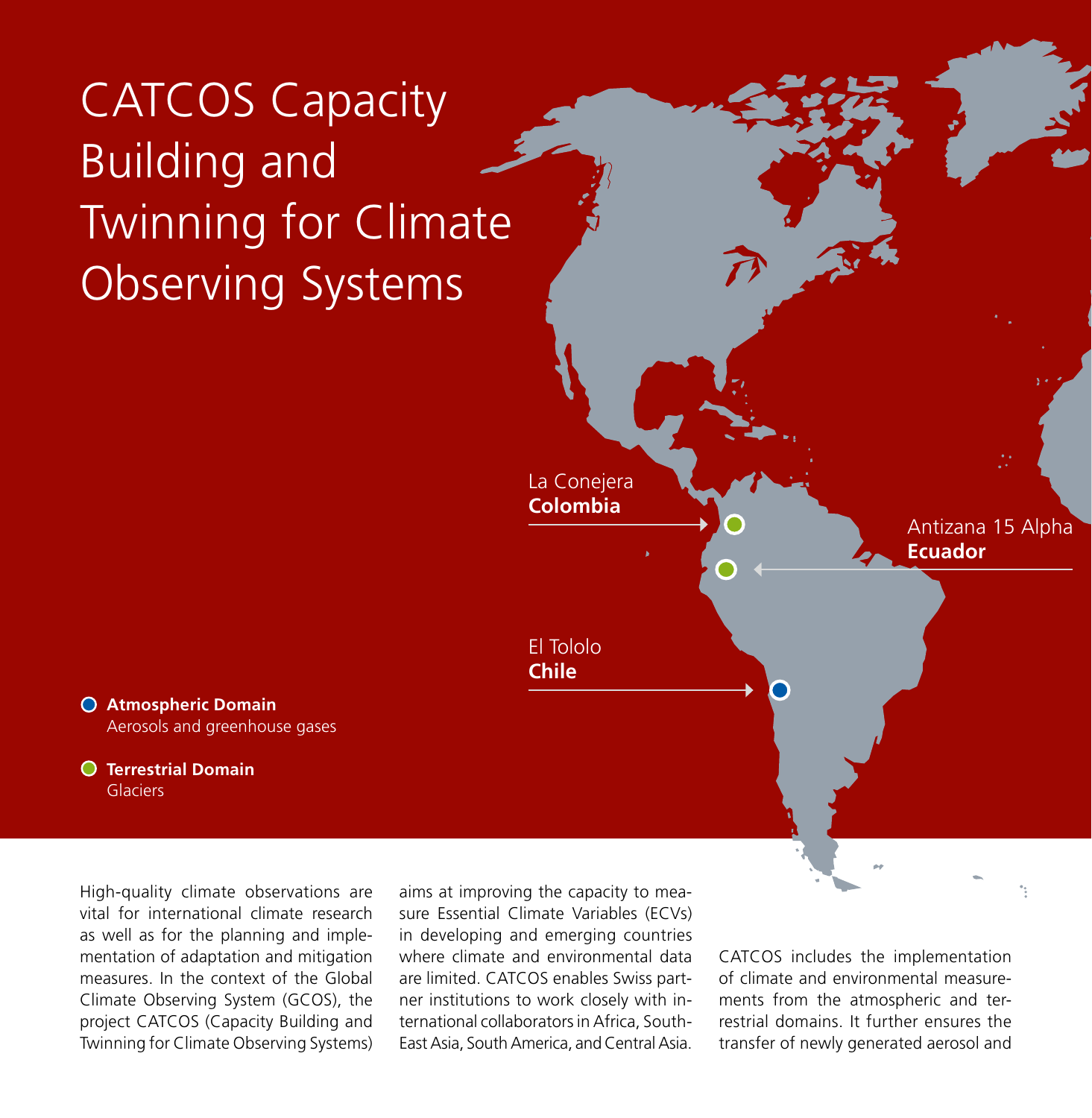

greenhouse gas data, as well as glacier monitoring information to the designated International Data Centers. In a cross-cutting component, CATCOS aims at training people on-site and during workshops to support them to produce, manage and analyze climate and environmental data in a sustainable manner.

The project is coordinated by the Federal Office of Meteorology and Climatology MeteoSwiss, and is funded by the Swiss Agency for Development and Cooperation (SDC). Implementing partners for the atmospheric domain of the project are the Paul Scherrer Institute (PSI) and the Swiss Federal Laboratories for Materials Science and Technology (Empa). The terrestrial domain is covered by the University of Zurich (UZH) and the University of Fribourg (UFR) whereas all Swiss implementing partners are involved in cross-cutting activities of CATCOS. The project duration is from September 2011 until December 2013.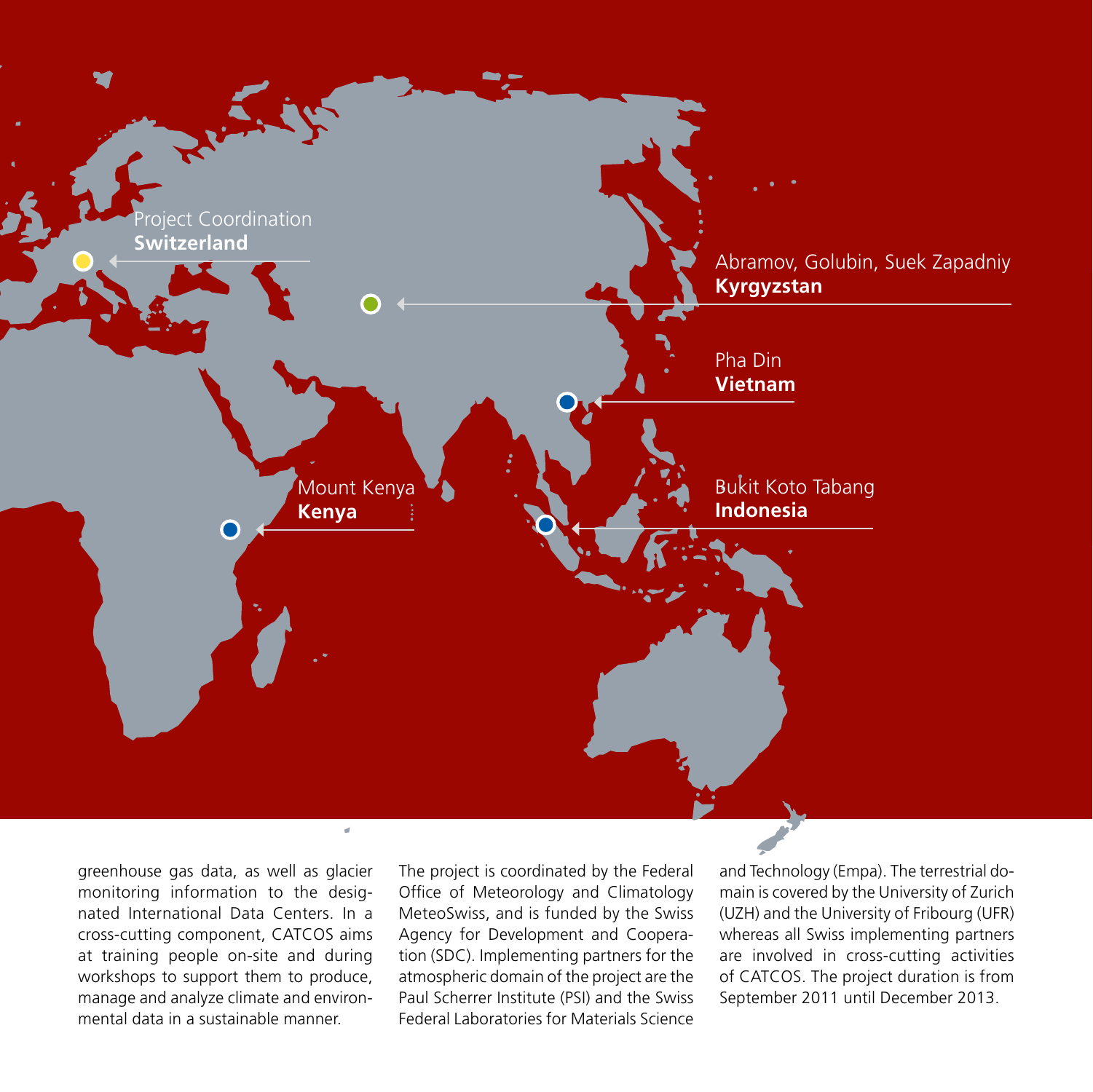### **Atmospheric Domain (Aerosols and Greenhouse Gases)**

The implementation of greenhouse gas  $(CO<sub>2</sub>, CH<sub>4</sub>)$  and trace gas  $(CO, O<sub>3</sub>)$  observations are realized by Empa in Chile and Vietnam. Measurements of aerosol optical properties are initiated and supported by PSI in Chile, Indonesia, Kenya, and Vietnam. After quality control, the data are submitted to the respective International Data Centers which are the World Data Center for Greenhouse Gases, WDCGG and the World Data Center for Aerosols, WDCA.





#### **Terrestrial Domain (Glaciers)**

In situ glacier mass-balance monitoring in Kyrgyzstan and geodetic surveys in Colombia and Ecuador are supported by the University of Fribourg and the University of Zurich, respectively. Resulting data are submitted to the World Glacier Monitoring Service, WGMS.

#### **Cross-Cutting**

At international workshops and during on-site training, international partners are trained in the field of operation and maintenance, data management, as well as quality control of observational data. These activities help to ensure that systematic observations in the designated countries are geared towards a long term forts and presentations nationally and ject is actively promoted.

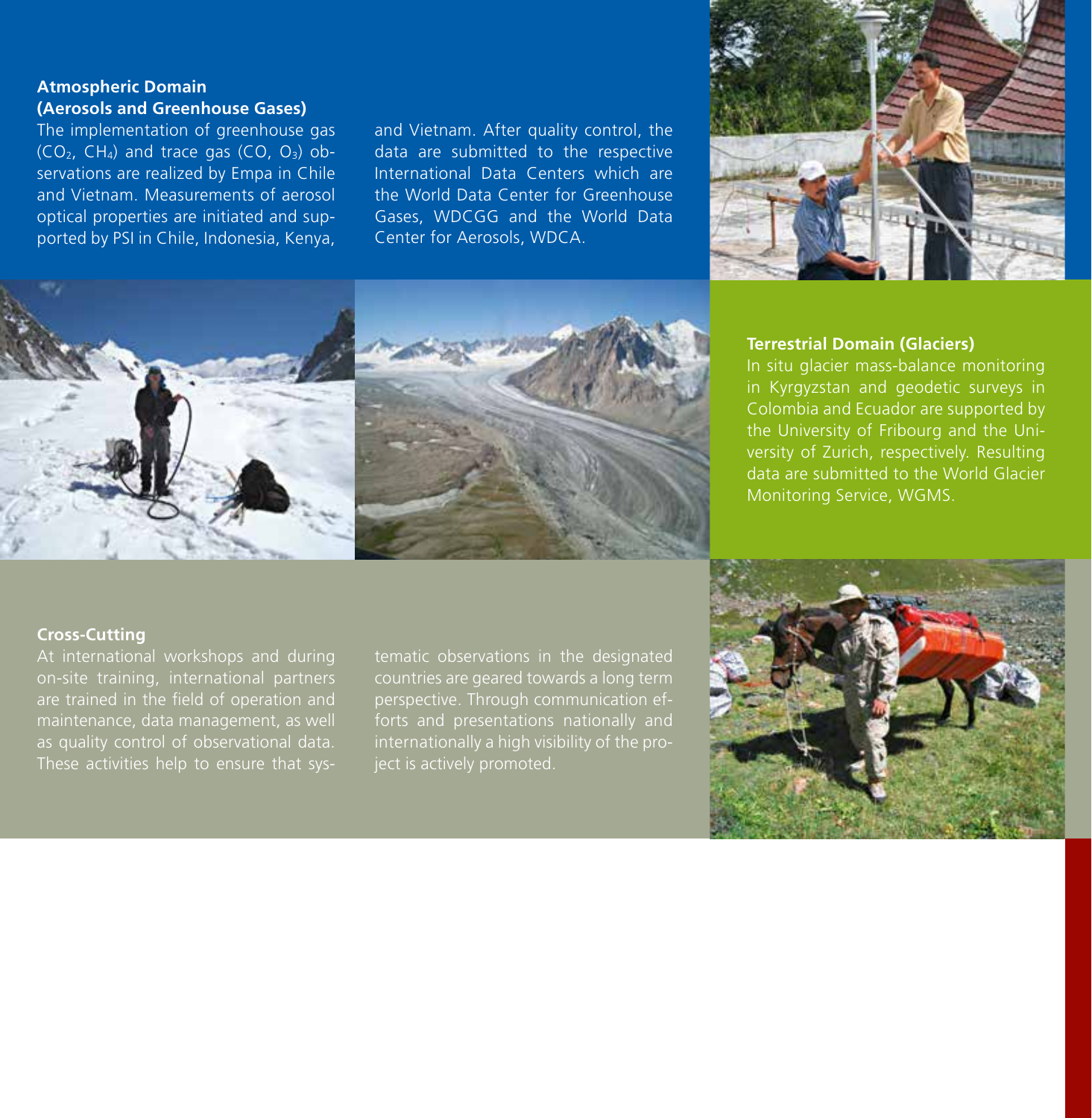"Human activities contribute to climate change by causing changes in Earth's atmosphere in the amounts of greenhouse gases, aerosols (small particles) […]"

**IPCC, 2007, p.135**

"The cryosphere in land stores about 75% of the world's freshwater. […] On a regional scale, many glaciers and ice caps play a crucial role in freshwater availability." **IPCC, 2007, p. 341**

"A high priority should be given to additional observations in data-poor regions and regions sensitive to change."

**GCOS Monitoring Principles #7, 2003**